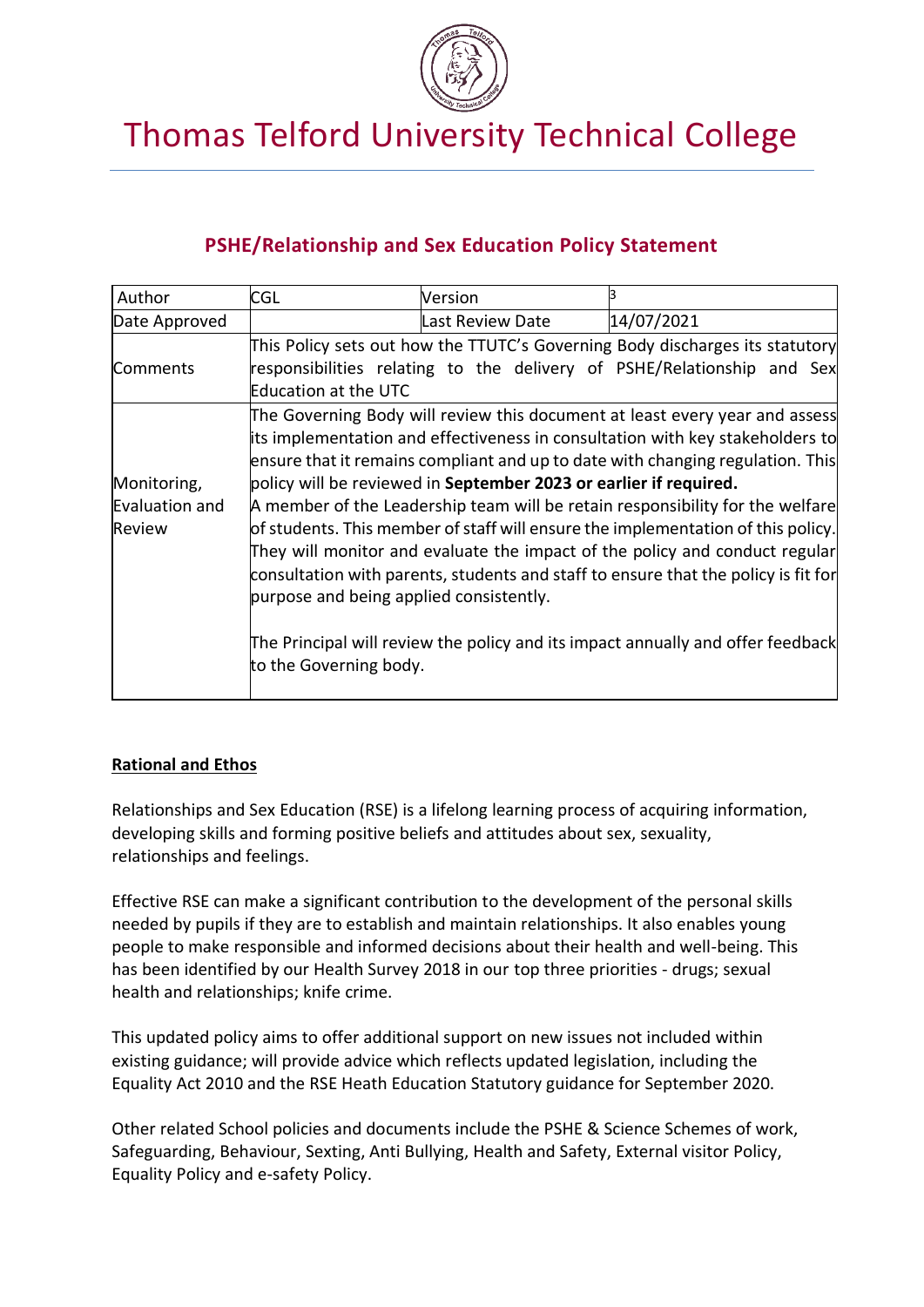At **Thomas Telford UTC** we believe that Relationship and Sex Education (RSE) should be set in the context of clear values, including the value of family life, marriage and of loving and stable relationships in bringing up children. It should teach children and young people to develop values, attitudes, personal and social skills, and increase their knowledge and understanding to make informed decisions and life choices. RSE is important to ensure that children grow up with the ability to enjoy the positive benefits of loving, rewarding and responsible relationships, to be informed, comfortable with the changes during puberty, sexually healthy and emotionally safe. We teach pupils to be digitally safe with e-safety being a vital message throughout the school.

Effective RSE at Thomas Telford UTC is dependent on partnerships at many levels; between our parents & carers, the children and young people – and at a more strategic level between the local authority, local faith communities, Health professionals, partners in children's services and the voluntary community.

At Thomas Telford UTC we aim to achieve an effective Relationships and Sex Education programme through building on these partnerships and the continued professional development of staff. Enabling the delivery of a developmental, planned programme, that is integrated into the curriculum and delivered over an extended period.

Thomas Telford UTC believes that Relationships and Sex Education (RSE) has three main elements: -

### **Attitudes and values – developing a moral code**

- *Learning the importance of values, individual conscience and moral considerations.*
- *Learning the value of family life, marriage and stable and loving relationships for the nurture of children, while recognising the diversity of family groups.*
- *Learning the value of love, respect and care; honesty and loyalty in relationships.*
- *Valuing diversity – an acceptance and exploration of difference, promoting equal opportunity, e.g. by considering media and gender stereotypes and by being sensitive to the needs of culture and religion.*
- *Exploring, considering and understanding moral dilemmas.*
- *Developing critical thinking as part of decision making.*

#### **Personal and social kills – important life skills**

- *Personal skills*
- *learning to manage emotions and relationships confidently and sensitively*
- *developing self-respect, and empathy for others*
- *learning to make choices based on an understanding of difference and with an absence of prejudice*
- *developing an appreciation of the consequences of choices made*
- *taking responsibility for one's own actions and learning*
- *Communication skills*
- *Listening sensitively to others' opinions*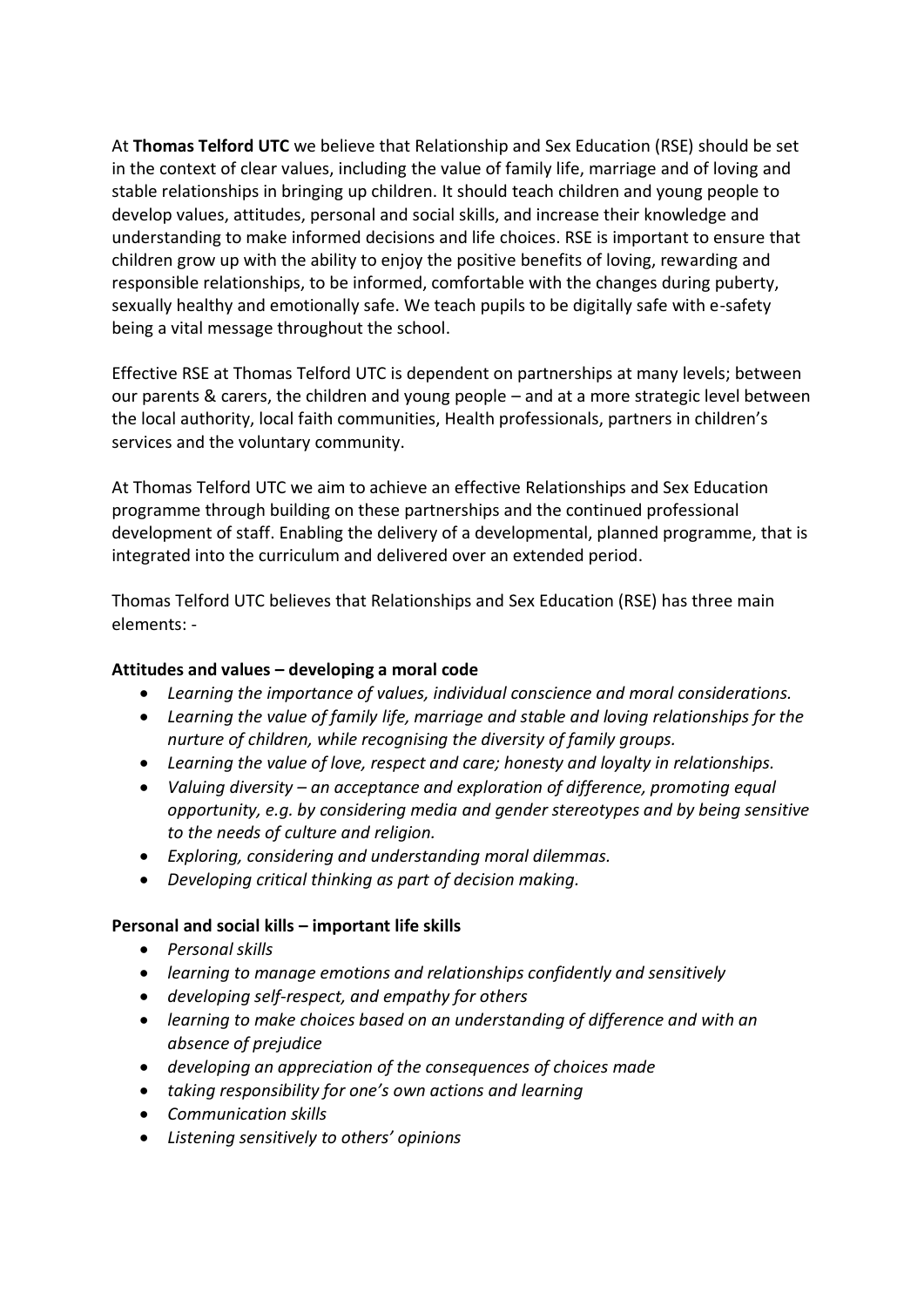- *Asking questions, expressing emotions and opinions, discussing issues openly and without embarrassment*
- *Reflecting on and evaluation information and opinions, and understanding the impact of external factors, such as the media, Internet and peer pressures.*
- *Being assertive and an independent decision maker*

### **Negotiating with friends and others**

- *Practical skills*
- *Caring for oneself and others*
- *Being confident to access support and advice when needed*
- *Decision making skills – making sensible choices in the light of relevant information*
- *Making moral judgement about what to do, and acting accordingly*
- *Solving problems*
- *Managing conflict*
- *Learning how to recognise and avoid exploitation and abuse*

### **Knowledge and Understanding**

- *Learning and understanding physical development through age appropriate information*
- *Understanding human sexuality, reproduction, sexual health, emotions and relationships; and the right to confidentiality.*
- *Develop understanding of important knowledge, so correcting misconceptions and misinformation.*
- *Knowing what is and what is not illegal in matters relating to sexual activity.*

### **Roles and Responsibilities**

Those involved with the development of this policy include the PSHE Lead and the Principal. Teaching staff and support staff are responsible for the delivery of lessons and key RSE messages. Teaching staff will receive ongoing training as required to support with developing awareness and needs. The PSHE Lead will deliver training and resources to key staff members, who teach timetabled weekly lessons and will monitor and report to the School Link Governor, Principal and Governing Body at Thomas Telford UTC. The Principal will be responsible for – oversite curriculum/policies, deal with issues

concerning withdrawal.

LA advisor can support with subject development, sharing best practice, updating any national guidance/training, LA trends.

Safeguarding lead will be responsible for – checking policy for safeguarding compliance and deal with safeguarding matters should they arise.

Parents carers will be responsible for working in partnership with the school by being conversant with school policy and supporting learning within the home environment.

### **Legislation (statutory regulations and guidance)**

As of September 1<sup>st</sup> 2020 we have been teaching Relationships and Health Education as part of the mandatory statutory requirements. See current legislation compliance below: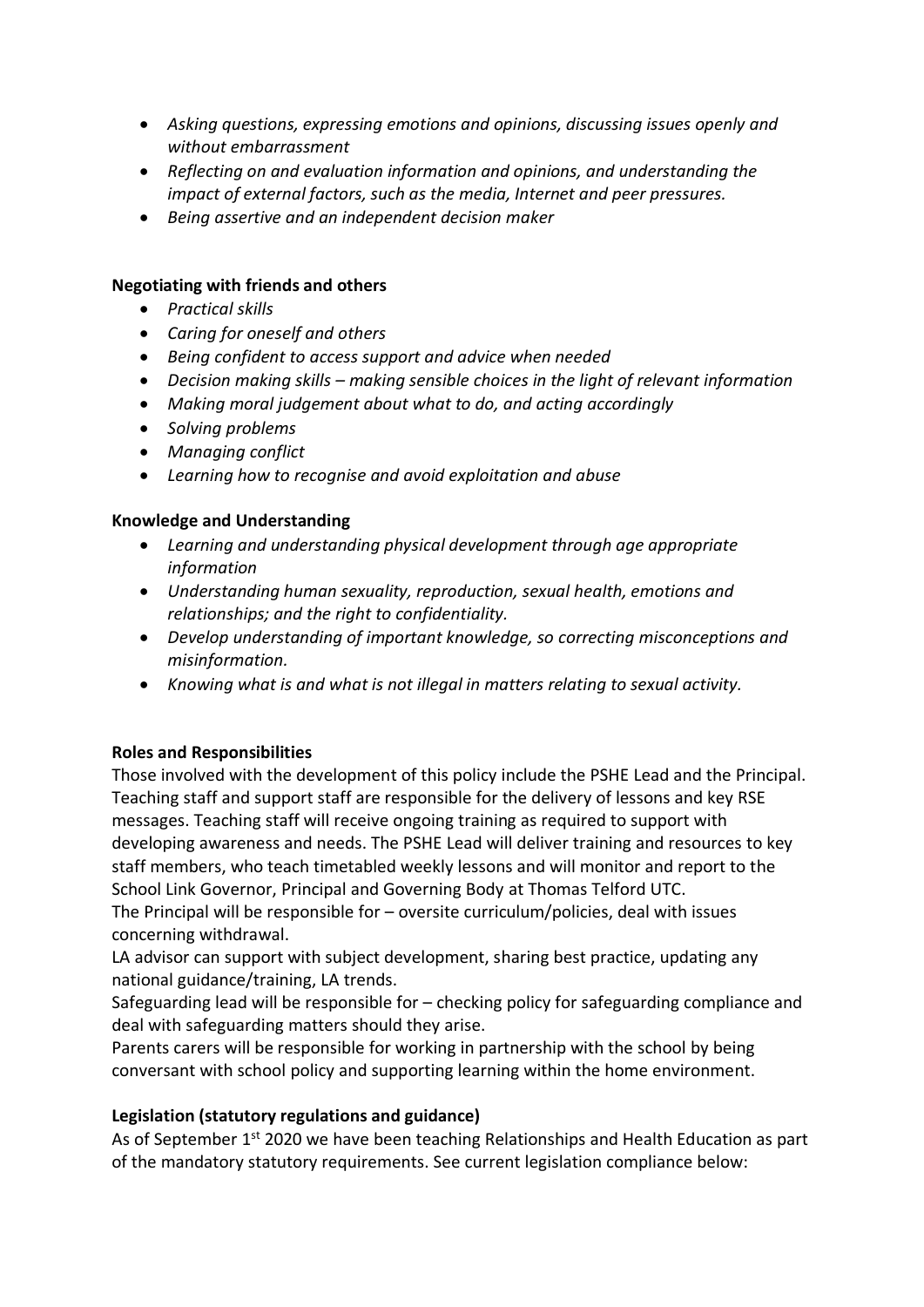- Education Act (1996)
- Learning and Skills Act (2000)
- Education and Inspections Act (2006)
- Equality Act (2010)
- Supplementary guidance SRE for the 21<sup>st</sup> Century (2014)
- Keeping Children Safe in Education Statutory Safeguarding Guidance (2018)
- Children and Social Work Act (2017)

#### **Curriculum Design**

Our RSE program is an integral part of our whole school PSHE provision. It also is supported by statutory requirements as set out in the National Curriculum for Science. Details of our curriculum can be viewed via our school curriculum planning on the school website. We use a variety of approved resources and external visitors to deliver our RSE Health & Relationships curriculum. The curriculum model we use is based upon best practice as established by national organisations such as PSHE Association, Sex Education Forum, Brook Advisory Service, and the School Nurse Service. This will ensure that our delivery is age and stage relevant. Our approach will ensure inclusivity as part of our school ethos. We will ensure differentiation within delivery as outlined in our school Teaching and Learning policy. Pupils will be encouraged to reflect upon their own views, opinions and ideas using appropriate assessment for learning methods. These will vary depending on topic and year group. Please refer to our curriculum map for PSHE.

Teachers will build on the foundation of Relationships Education taught in Primary school. As pupils grow up, and at the appropriate time they will extend teaching to include intimate relationships. Alongside being taught about intimate relationships, pupils should also be taught about family relationships, friendships and other kinds of relationships that are an equally important part of becoming a successful and happy adult. This teaching should enable pupils to distinguish between content and experiences that exemplify healthy relationships and those that are distorted or harmful.

Knowledge about safer sex and sexual health remains important to ensure that young people are equipped to make safe, informed and healthy choices as they progress through adult life. This will be delivered in a non-judgemental, factual way and allow scope for young people to ask questions in a safe environment.

## **A curriculum map can be found on our website that details the topics to be covered each half term.**

Because of our curriculum planning Relationships and Sex Education should empower the pupils at our school to:

- *Develop confidence in talking, listening, and thinking about feelings, emotions and relationships*
- *Learn about the nature and importance of marriage and stable relationships for family life and brining up children, and as key building blocks of community and society.*
- *RSE can assist and support parents in the difficult and changing role of educating their children about relationships and sexual matters.*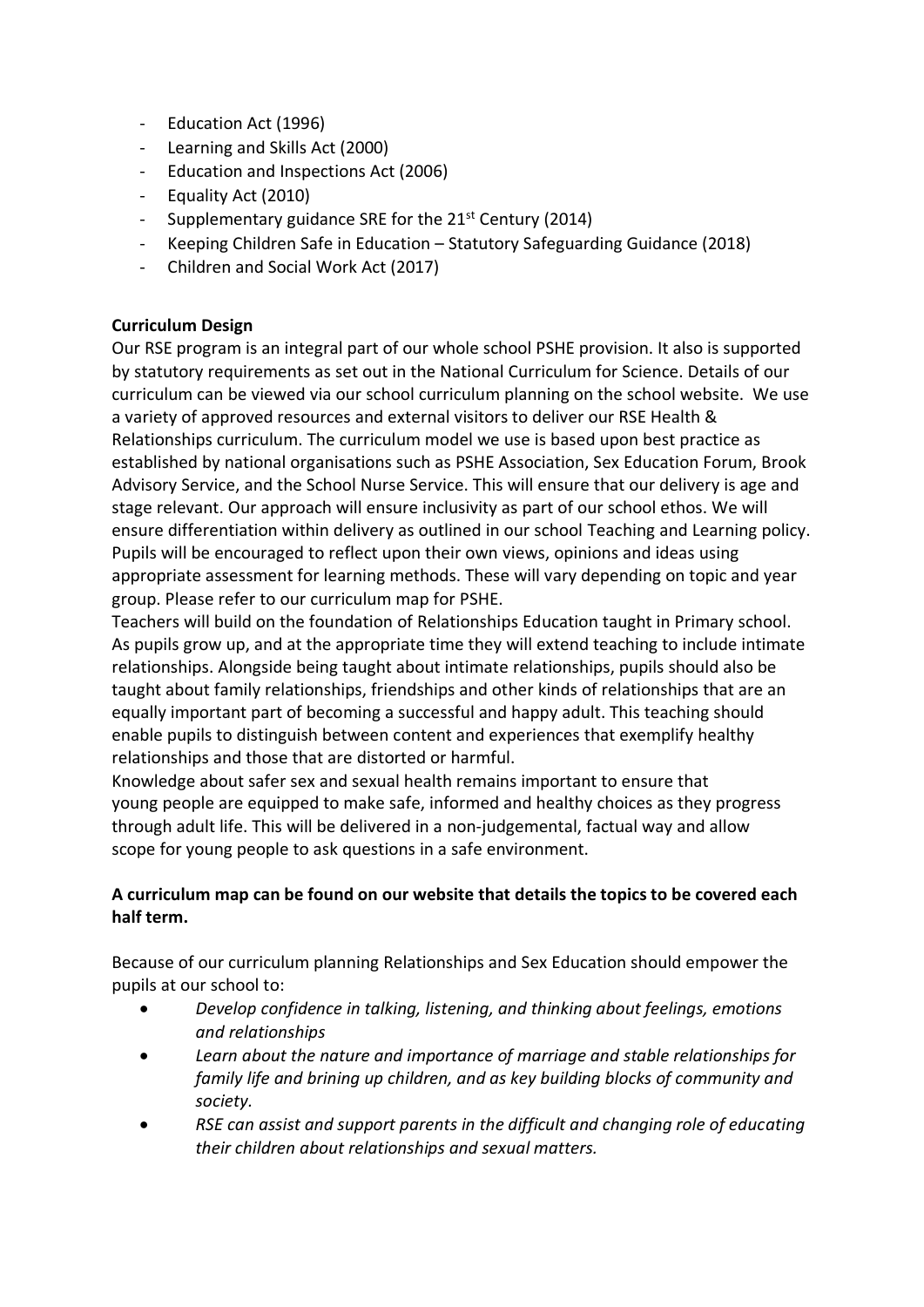- *Pupils will understand the benefits of healthy relationships to their mental wellbeing and self-respect. Through gaining the knowledge of what a healthy relationship is like, they will be empowered to identify when relationships are unhealthy. They will be taught that unhealthy relationships can have a lasting, negative impact on mental wellbeing.*
- *Pupils will be taught the facts and the law about sex, sexuality, sexual health and gender identity in an age-appropriate and inclusive way. All pupils will recognise that the content is relevant to them and their developing sexuality.*
- *Sexual orientation and gender identity will be explored at a timely point and in a clear, sensitive and respectful manner.*
- *Pupils will be well informed about the full range of perspectives and, within the law, will be well equipped to make decisions for themselves about how to live their own lives, whilst respecting the right of others to make their own decisions and hold their own beliefs.*

### **Safe and Effective Practice**

We will ensure a safe learning environment by following our school. Staff will be trained in relation to developing a safe learning environment including safeguarding training, dealing with sensitive issues, issues around confidentiality, agreed ground rules shaped by students and using distancing techniques with students. All students will be given the opportunity to raise questions anonymously. All staff will be supported by pre-prepared resources, training in the delivery of resources, supported by internal and external staff e.g. PSHE Lead, Safeguarding Lead, and SLT.

Teaching staff will endeavour to answer questions as openly as possible but if faced with a question they do not feel comfortable answering within the classroom (or the school's RSE policy), provision would be made to meet the individual child/young person's needs. This may involve referring the child/young person back to their (parent/carer, School Nurse, or an external agency like a young person's health drop-in service, Walk in Centre or their Dr for an answer or seeking advice from the PSHE Lead, Principal or Safeguarding Lead/officer. During PSHE lessons and discussions staff will establish clear ground rules with pupils to ensure pupils feel safe, listened to and supported.

When teaching about gender issues, it must be recognised that young people may be discovering or understanding their sexual orientation or gender identity. There will be an equal opportunity to explore the features of stable and healthy same-sex relationships. This will be integrated appropriately into the RSE programme, rather than addressed separately or in only one lesson*.* 

It is recognised that there will be a range of opinions regarding RSE. The starting principle when teaching each of these will be that the applicable law will be taught in a factual way so that pupils are clear on their rights and responsibilities as citizens. This will be taught with consideration to the Equality Act 2010.

### **Safeguarding**

All staff will be trained in safeguarding. Teachers are aware that effective RSE which brings an understanding of what is and what is not appropriate in a relationship can lead to a disclosure of a child protection issue. In this situation staff should follow internal safeguarding policies including informing the safeguarding lead. Prior to teaching, teachers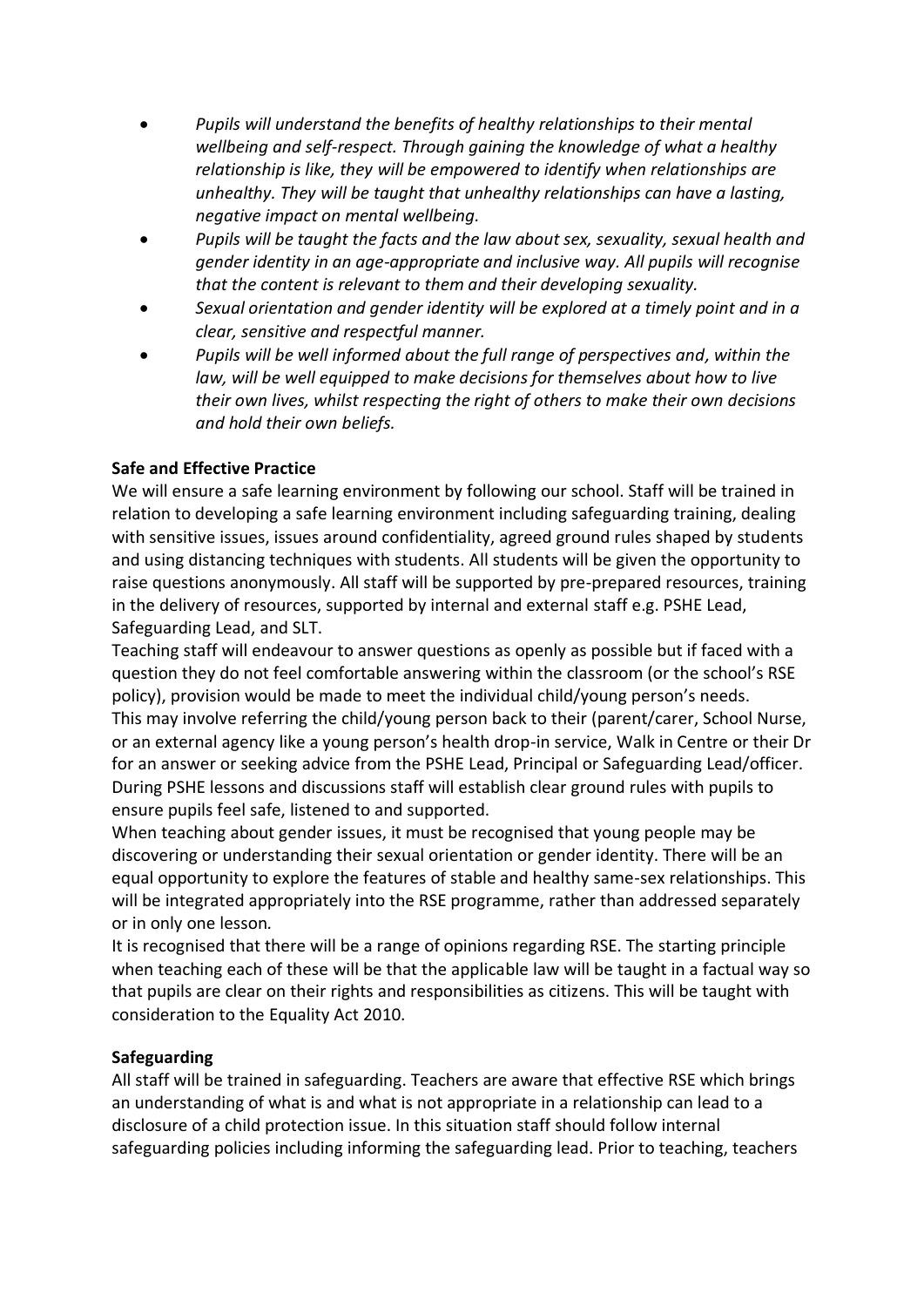will consult with the designated safeguarding lead to ensure that issues can be addressed prior to the teaching of the subject and appropriate differentiation can be made. Occasionally, appropriate and suitably experienced and/or knowledgeable visitors (such as school nursing team) from outside school may be invited to contribute to the delivery of RSE in school.

All visitors to the school linked with the delivery of PSHE/RSE sessions will be familiar with and understand the school's RSE policy and work within it as they will be sent a copy as part of the teaching agreement. As part of school entry to site, all visitors will be shown a copy of the safeguarding visitor policy and signed into school with appropriate identification. All materials will be required to be viewed by the PSHE lead to ensure that they comply with the relevant school policies and as per Safeguarding policy, visitors are supervised/supported by a member of staff.

There may be times when a child wishes to confide in a teacher. It is the school policy that information may need to be passed on to the Designated Safeguarding Lead (Claire Gleeson) if there is a risk of harm to the child. Children are informed that teachers cannot guarantee absolute confidentiality. The DSL will decide what action to take to protect the best interest of the child, enabling action to be taken by other professionals if deemed necessary. The school nurse follows a separate code of practice linked with their professional regulations.

The school is committed to working towards equality, promoting positive approaches to difference, and fostering respect for people of all cultural and social backgrounds whatever their age, sexuality,faith, ethnicity, gender, disability or additional educational need. Developing positive relationships between pupils of all backgrounds is an essential aspect of the work of the school. We will ensure that all young people receive Relationships and Sex education, and we will offer provision appropriate to the particular needs of all our students. We will respond to parental requests and concerns and will take specialist advice where necessary.

Key aspects of the law relating to sex which will be taught include the age of consent, what consent is and is not, the definitions and recognition of rape, sexual assault and harassment, and choices permitted by the law around pregnancy.

Grooming, sexual exploitation and domestic abuse, including coercive and controlling behaviour, will be addressed sensitively and clearly. Thomas Telford UTC will address the physical and emotional damage caused by female genital mutilation (FGM). Our pupils will also be taught where to find support and that it is a criminal offence to perform or assist in the performance of FGM or fail to protect a person for whom you are responsible from FGM. As well as addressing this in the context of the law, our pupils may also need support to recognise when relationships (including family relationships) are unhealthy or abusive (including the unacceptability of neglect, emotional, sexual and physical abuse and violence, including honour-based violence and forced marriage) and strategies to manage this or access support for oneself or others at risk. Thomas Telford UTC will be mindful that for our pupils who are or have experienced unhealthy or unsafe relationships at home or socially, we may have a particularly important role in being a place of consistency and safety where they can easily speak to trusted adults, report problems and find support.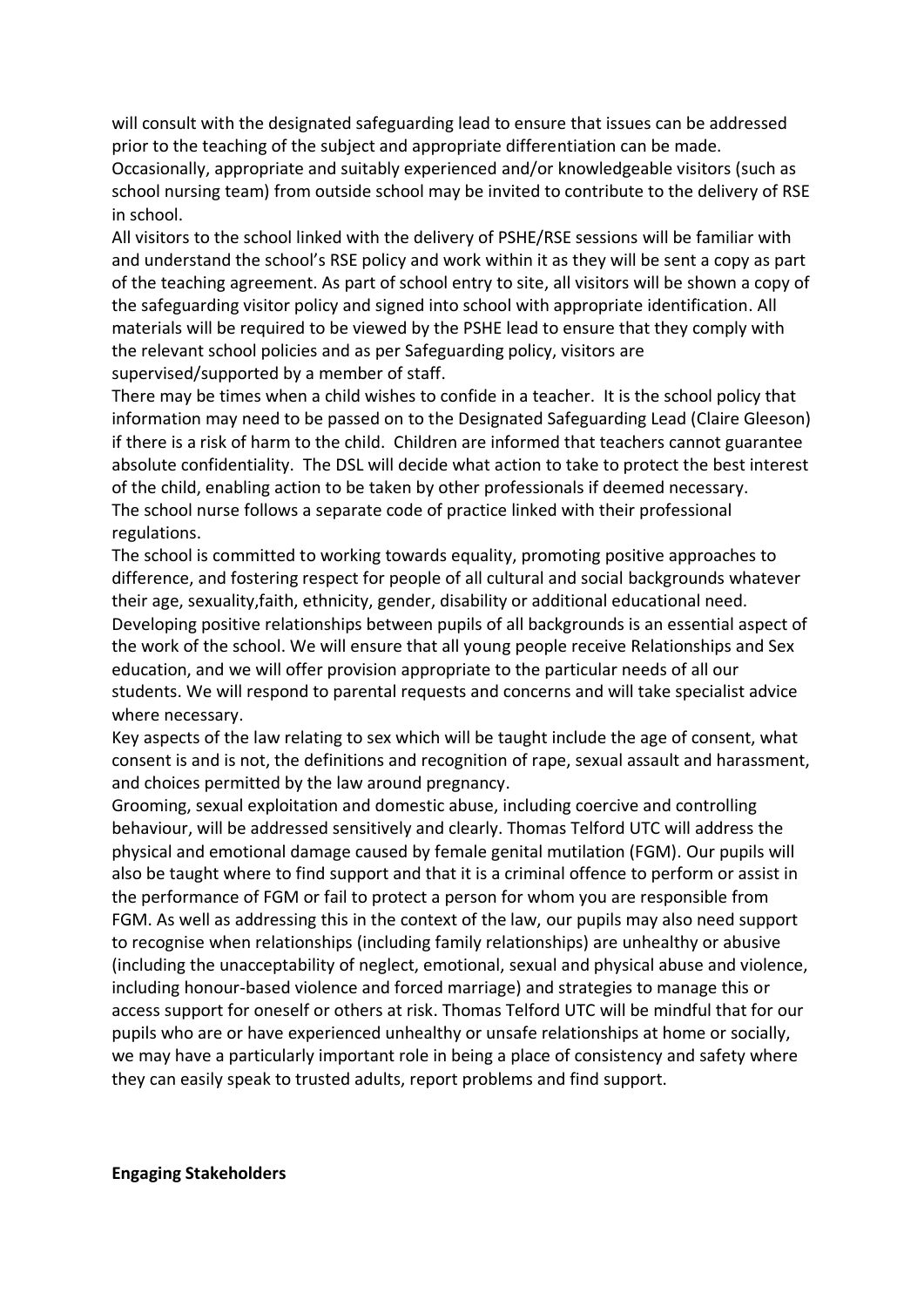The school recognises that the parents are key figures in helping their children to cope with the emotional and physical aspects of growing up and therefore have more responsibility in preparing them for challenges and responsibilities which sexual maturity brings. Parents are encouraged to support the school's RSE and have access to this policy in line with proposed government statutory guidance.

Parents are key partners in supporting the school to:

- Maintaining the culture and ethos of the family
- Teaching their children about Relationships and Sex
- Helping their children cope with the emotional and physical aspects of growing up
- Preparing them for the challenges and responsibilities that sexual maturity brings • Identifying issues

As part of the RSE curriculum we will support our parents to:

- Help children to learn the correct names of the body
- Talking with their children about feelings and relationships

We will endeavour to make as much information as possible available to support parents in to encourage full involvement.

As of 1st September 2020, parents have the right to withdraw children from any sex education (but not the health and relationships education) that is not part of the National Curriculum Science programme. We will respect the parents' request to withdraw the child, up to and until three terms before the child turns 16. After that point, if the child wishes to receive sex education rather than be withdrawn, we will make arrangements to provide the child with sex education during one of those terms.

As a school we have taken measures to ensure that by developing sensitive, inclusive policies and practices, and teaching within the agreed framework of our policy, we aim to reassure parents and prevent children from missing aspects of the work. Should any parents request the right to withdraw their child from RSE education we would encourage them to make an appointment with the Headteacher/PSHE lead to discuss any concerns they may have with the curriculum. Any student whose parental request has been approved will be withdrawn from the programme and will be taught elsewhere in the school; either on an individual basis in RSE or a different subject as pre-arranged. Personal and/ or specific issues relating to individual students will be referred to his/her teacher and dealt with on a one to one basis considering confidentiality and child protection procedures.

We welcome parents' comments at any time on this policy or the teaching emanating from it.

Any complaints about the content or delivery of RSE should be addressed to the Principal.

### **Monitoring and Evaluation**

This will in the first instance be undertaken by the lead teacher with responsibility for coordinating RSE, (part of the PSHE co-ordinators role), who will monitor the impact of the policy on children's learning, and report to SLT, who will assist the Principal to report to the governing body. All monitoring will follow school policy.

### **Student voice in determining curriculum.**